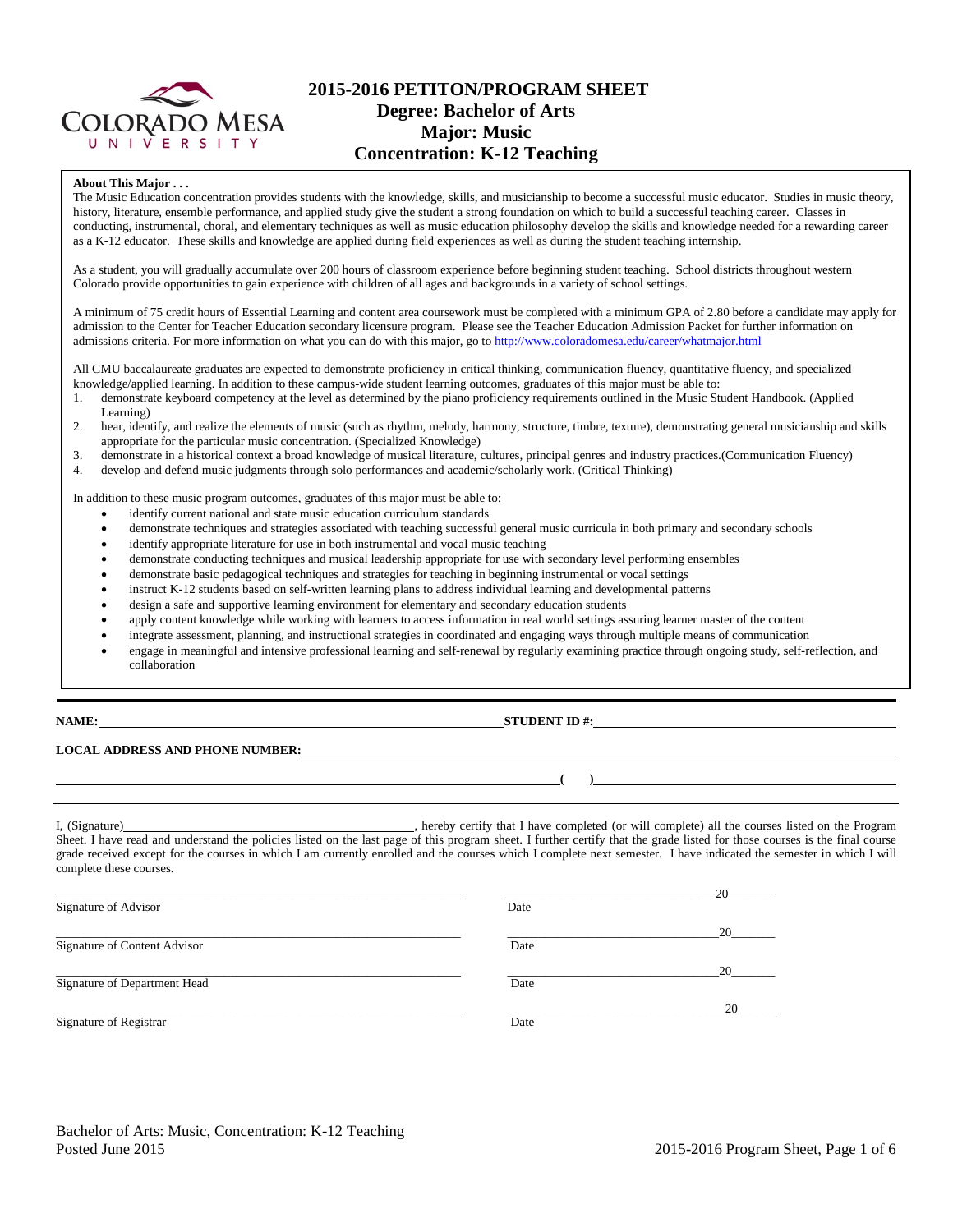### **DEGREE REQUIREMENTS:**

- 126 semester hours total (Students must complete a minimum of 30 of the last 60 hours of credit at CMU, with at least 15 semester hours in major discipline courses numbered 300 or higher).
- 40 upper division credits (A minimum of 15 taken at the 300-400 course levels within the major at CMU).
- 2.80 cumulative GPA or higher in all CMU coursework.
- 2.80 cumulative GPA or higher in coursework toward the major content area.
- All EDUC prefix courses must be completed with a grade of B or better.
- Pre-collegiate courses (usually numbered below 100) cannot be used for graduation.
- A student must follow the CMU graduation requirements either from 1) the program sheet for the major in effect at the time the student officially declares a major; or 2) a program sheet for the major approved for a year subsequent to the year during which the student officially declares the major and is approved for the student by the department head. Because a program may have requirements specific to the degree, the student should check with the faculty advisor for additional criteria. It is the student's responsibility to be aware of, and follow, all requirements for the degree being pursued. Any exceptions or substitutions must be approved by the student's faculty advisor and Department Head.
- Students must PASS the PLACE exam in the content area prior to beginning the internship. Also, ALL other coursework toward the degree must be successfully completed prior to the internship.
- When filling out the program sheet a course can be used only once.
- Essential Learning Capstone should be completed between 45 and 75 hours.
- See the "Undergraduate Graduation Requirements" in the catalog for additional graduation information.

**ESSENTIAL LEARNING REQUIREMENTS** (31 semester hours) See the current catalog for a list of courses that fulfill the requirements below. If a course is an Essential Learning option and a requirement for your major, you must use it to fulfill the major requirement and make a different selection for the Essential Learning requirement.

| Course No Title<br><b>English</b> (6 semester hours, must receive a grade of "B" or better and<br>must be completed by the time the student has 60 semester hours.)<br>ENGL 111 English Composition<br><b>ENGL 112 English Composition</b> | 3<br>3 | Sem.hrs Grade Term/Trns |  |
|--------------------------------------------------------------------------------------------------------------------------------------------------------------------------------------------------------------------------------------------|--------|-------------------------|--|
| <b>Math MATH 110 or higher</b> (3 semester hours, must receive a grade of                                                                                                                                                                  |        |                         |  |
| "C" or better, must be completed by the time the student has 60 semester                                                                                                                                                                   |        |                         |  |
| hours.)                                                                                                                                                                                                                                    |        |                         |  |
|                                                                                                                                                                                                                                            |        |                         |  |
| <b>Humanities</b> (3 semester hours)                                                                                                                                                                                                       |        |                         |  |
| <b>Social and Behavioral Sciences (6 semester hours)</b><br><b>*PSYC 233</b> Human Growth & Development 3                                                                                                                                  |        |                         |  |
| *Must earn a "B" or higher                                                                                                                                                                                                                 |        |                         |  |
| <b>Natural Sciences</b> (7 semester hours, one course must include a lab)                                                                                                                                                                  |        |                         |  |
| the control of the control of the control of the control of the control of the control of the control of the control of the control of the control of the control of the control of the control of the control of the control              |        |                         |  |
| <b>History</b> (3 semester hours)                                                                                                                                                                                                          |        |                         |  |

| Course No Title |  | Sem.hrs Grade Term/Trns |
|-----------------|--|-------------------------|
|                 |  |                         |

**Fine Arts** (3 semester hours) MUSA 220 Music Appreciation 3

|  | <b>WELLNESS REQUIREMENT</b> (2 semester hours) |
|--|------------------------------------------------|
|  |                                                |

| <b>KINE 100</b> | Health and Wellness |  |  |
|-----------------|---------------------|--|--|
| KIN A           |                     |  |  |
|                 |                     |  |  |

**ESSENTIAL LEARNING CAPSTONE** (4 semester hours)

| <b>ESSL 290</b>     | <b>Maverick Milestone</b>          |  |
|---------------------|------------------------------------|--|
|                     | (see English $\&$ math pre-reqs) 3 |  |
| ESSL <sub>200</sub> | Essential Speech (co-requisite) 1  |  |

#### **FOUNDATION COURSES** (23 Semester hours)

|          | Must pass all courses with a "C" or better |   |  |
|----------|--------------------------------------------|---|--|
| MUSA 111 | Music Technology                           |   |  |
| MUSA 114 | Theory I                                   |   |  |
| MUSA 115 | Theory II                                  |   |  |
| MUSA 116 | Ear Training & Sightsinging I              | 2 |  |
| MUSA 117 | Ear Training & Sightsinging II 2           |   |  |
| MUSA 214 | Theory III                                 |   |  |
| MUSA 215 | Theory IV                                  |   |  |
| MUSL 1   |                                            |   |  |
| MUSL 1   |                                            |   |  |
| MUSL 2   |                                            |   |  |
| MUSP 1   |                                            |   |  |
| MUSP 1   |                                            |   |  |
| MUSP 2   |                                            |   |  |
|          |                                            |   |  |

#### **BACHELOR OF ARTS in MUSIC: K-12 Teaching Concentration (66 semester hours)**

Must pass all courses for credit with a "C" or better

| <b>Music Core</b>        | (24-25 Semester Hours)                                                                                                  |                   |  |
|--------------------------|-------------------------------------------------------------------------------------------------------------------------|-------------------|--|
| <b>MUSA 101</b>          | Concert Attendance (8 semesters) 0                                                                                      |                   |  |
| <b>MUSA 101</b>          | <b>Concert Attendance</b>                                                                                               | 0                 |  |
| <b>MUSA 101</b>          | <b>Concert Attendance</b>                                                                                               | 0                 |  |
| <b>MUSA 101</b>          | Concert Attendance                                                                                                      | 0                 |  |
| <b>MUSA 101</b>          | <b>Concert Attendance</b>                                                                                               | $\mathbf{\Omega}$ |  |
| <b>MUSA 101</b>          | Concert Attendance                                                                                                      | $\mathbf{\Omega}$ |  |
| <b>MUSA 101</b>          | Concert Attendance                                                                                                      | $\theta$          |  |
| <b>MUSA 101</b>          | Concert Attendance                                                                                                      | 0                 |  |
| <b>MUSA 250</b>          | <b>Beginning Conducting</b>                                                                                             | 2                 |  |
| <b>MUSA 268</b>          | Beginning Jazz Improvisation                                                                                            | 1                 |  |
|                          | (MUSA 268 is for instrumental and keyboard students only)                                                               |                   |  |
|                          | (Select 3 credits from MUSA 302, 303, 304 or 319)                                                                       |                   |  |
| <b>MUSA</b>              |                                                                                                                         | 3                 |  |
| MUSA 317                 | Orchestration                                                                                                           | 2                 |  |
| MUSA 326                 | Music History I                                                                                                         | 3                 |  |
| <b>MUSA 327</b>          | Music History II                                                                                                        | 3                 |  |
| <b>MUSA 426</b>          | The Music World of Cultures                                                                                             | $\mathfrak{D}$    |  |
| <b>MUSP 420</b>          | Senior Recital/Presentation                                                                                             | 1                 |  |
|                          | <u> 2000 - John Stein, Amerikaansk politiker (</u>                                                                      | 1                 |  |
| MUSL 3                   | <u> 1990 - John Stein, mars and de Barbara (</u>                                                                        | 1                 |  |
| MUSL 3                   |                                                                                                                         | 1                 |  |
| MUSL 4                   | <u> 1989 - Andrea Stein, amerikansk politiker (</u>                                                                     | 1                 |  |
|                          |                                                                                                                         | 1                 |  |
| $MUSP 3$ <sub>____</sub> | <u> The Communication of the Communication of the Communication of the Communication of the Communication of the Co</u> | 1                 |  |
| MUSP 3                   | the property of the control of the control of the control of                                                            | 1                 |  |
| MUSP 4                   |                                                                                                                         | 1                 |  |

### Bachelor of Arts: Music, Concentration: K-12 Teaching Posted June 2015 2016 Program Sheet, Page 2 of 6

\_\_\_\_\_\_ \_\_\_\_\_\_\_\_\_\_\_\_\_\_\_\_\_\_\_\_\_\_\_\_\_\_\_ \_\_\_\_ \_\_\_\_\_ \_\_\_\_\_\_\_\_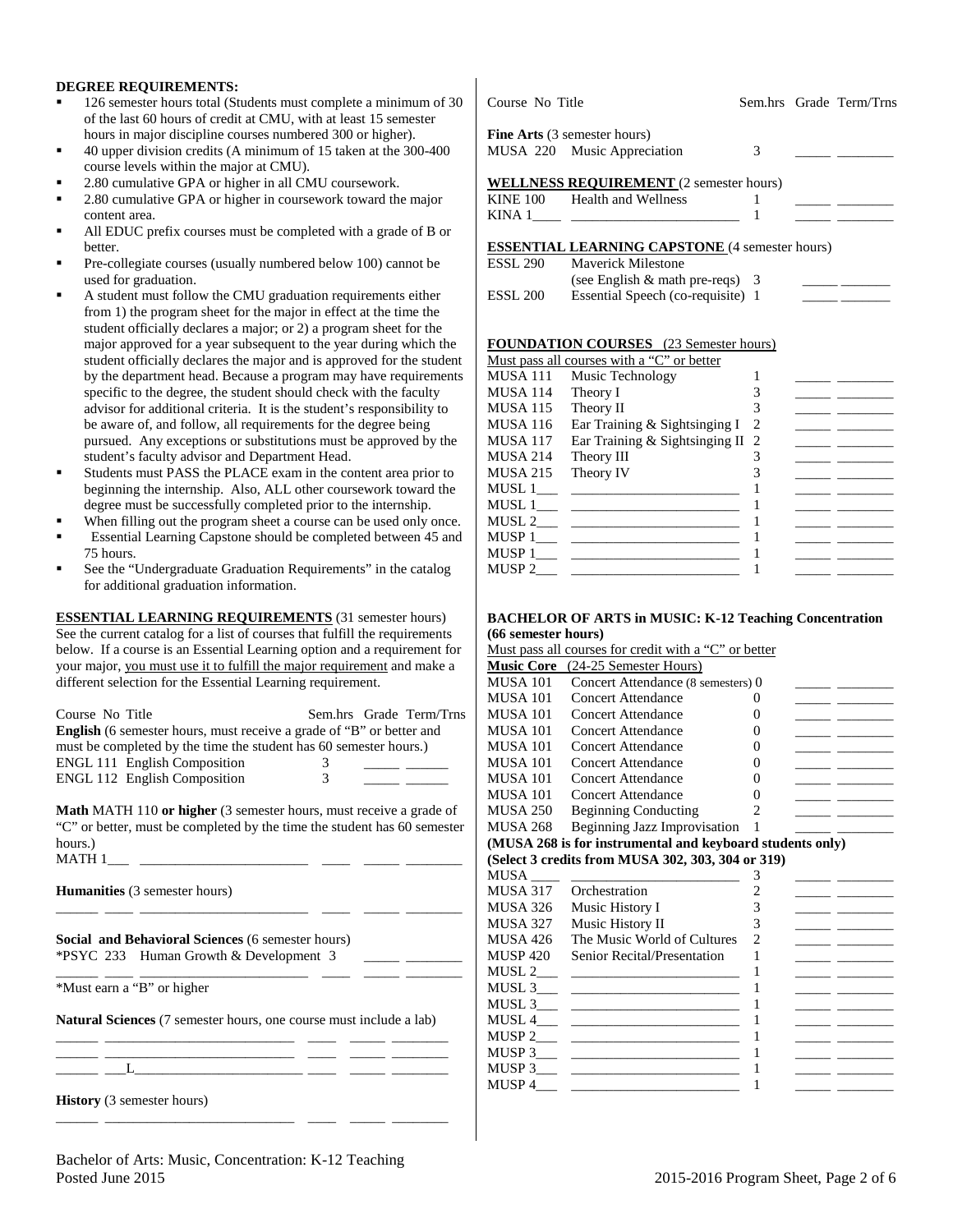#### **MUSIC EDUCATION K-12 REQUIREMENTS**

|                  | (24-25 Semester hours)                                    |                |
|------------------|-----------------------------------------------------------|----------------|
| MUSA 137         | Class Voice I                                             | 1 w/lab        |
|                  | (MUSA 137 is for instrumental and keyboard students only) |                |
| MUSA 232         | String Pedagogy & Materials                               | 2              |
| MUSA 233         | Woodwind Pedagogy and                                     |                |
|                  | Materials                                                 | 2              |
| MUSA 234         | Brass Pedagogy and Materials                              | $\mathfrak{D}$ |
| MUSA 235         | Percussion Pedagogy and                                   |                |
|                  | Materials                                                 | 2              |
| MUSA 240         | Introduction to Music                                     |                |
|                  | Education                                                 | $\mathfrak{D}$ |
| MUSA 337 Diction |                                                           | 2 w/lab        |
|                  | (MUSA 337 is for vocal students only)                     |                |
|                  |                                                           |                |
| <b>MUSA 340</b>  | Teaching Elementary & General                             |                |
|                  | Music                                                     | 3              |
|                  | MUSA 350A, B Advanced Conducting:                         |                |
|                  | Choral or Instrumental                                    | $\mathfrak{D}$ |
|                  | (Select 2 credits from MUSA 350 A or 350 B)               |                |
| MUSA 440         |                                                           | 3              |
| MUSA 441         | Teaching Vocal Music K-12<br><b>Teaching Instrumental</b> |                |

| Course No Title                                                                                                       |  | Sem.hrs Grade Term/Trns |
|-----------------------------------------------------------------------------------------------------------------------|--|-------------------------|
| A, B Teaching Special Ensembles:<br>MUSA 442<br>Choral or Instrumental<br>(Select 2 credits from MUSA 442 A or 442 B) |  |                         |
| 160 Field Experience Hours                                                                                            |  |                         |
| <b>Additional Requirements</b>                                                                                        |  |                         |

- Students must meet departmental recital/concert attendance requirements.
- Students deficient in piano skills will be required to complete MUSA 130 (2), MUSA 131 (2), MUSA 230 (2), MUSA 231 (2), in the first two years.
- Some Essential Learning credits will have to be completed in the junior year.

## **K-12 Licensure Requirements** (17 Semester Hours)

ENGL 111 & 112 (or ENGL 129), PSYC 233, EDUC 115, EDUC 215 (All with grade of "B" or higher) and MATH 110 or higher (with grade of "C" or higher) and formal acceptance to the Teacher Education Program

| Course No Title                    |                                                             | Sem.hrs | Grade Term |                                  |                                                       |
|------------------------------------|-------------------------------------------------------------|---------|------------|----------------------------------|-------------------------------------------------------|
| <b>EDUC</b> 115<br><b>EDUC 215</b> | What It Means to be a Teacher 1<br>Teaching as a Profession |         |            | semester hours<br>semester hours | 8 Field Experience Hours<br>12 Field Experience Hours |
| <b>EDUC</b> 343                    | <b>Teaching to Diversity</b>                                | 3       |            | 3 semester hours                 | 20 Field Experience Hours                             |
| EDUC499D                           | Teaching Internship/Colloq.:<br>Elementary                  | 6       |            | 6 semester hours                 | 300 Field Experience Hours                            |
| EDUC499H                           | Teaching Internship/Colloq.:<br>Secondary                   | 6       |            | 6 semester hours                 | 300 Field Experience Hours                            |

## **\*\*All EDUC prefix courses listed above must be completed with a grade of B or better to progress through the program sequence.**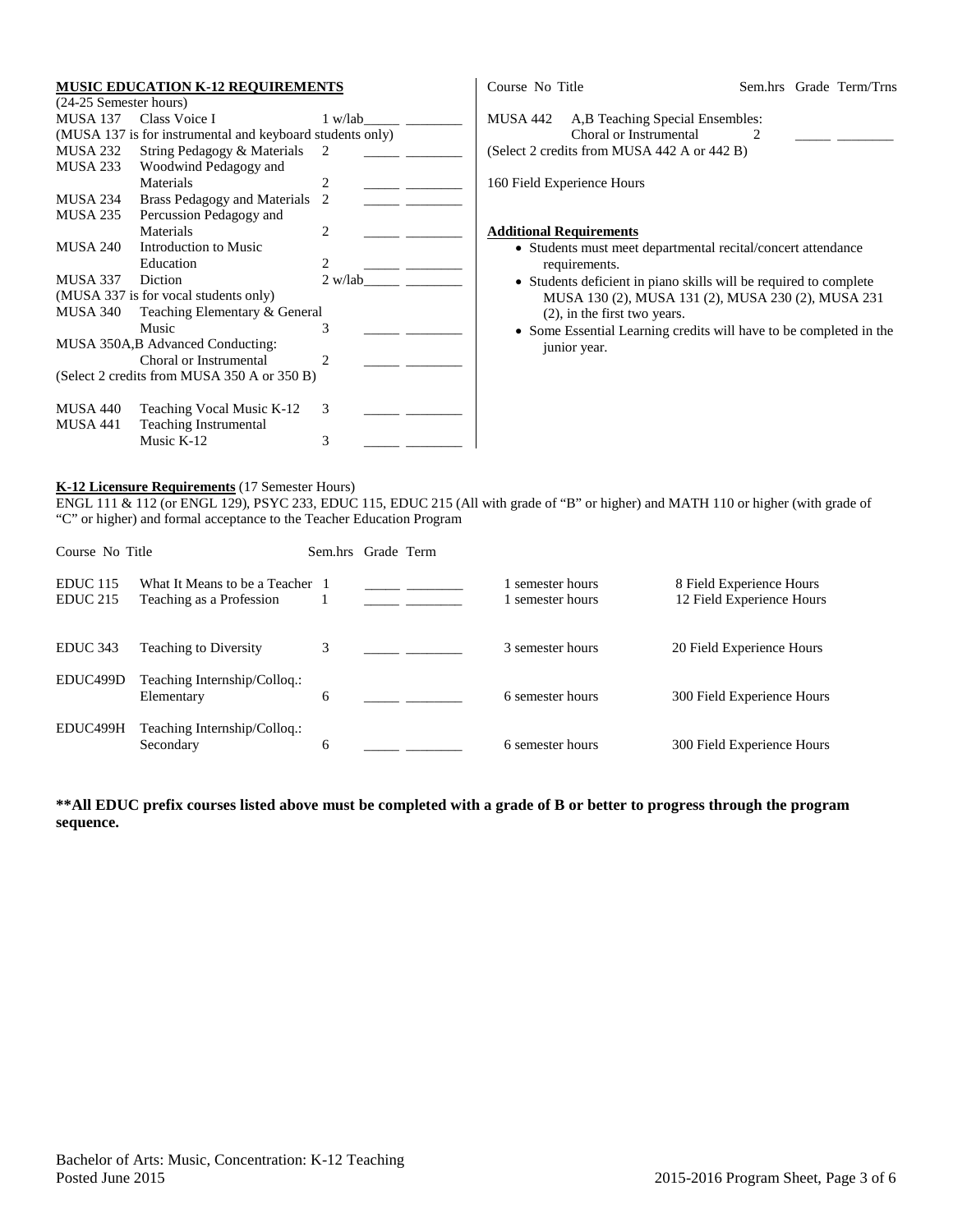## **SUGGESTED COURSE SEQUENCING FOR A MAJOR IN MUSIC – MUSIC EDUCATION K-12**

This is a recommended sequence of course work required by the CDHE for students wishing to graduate in four years. A course sequence to graduate in 4 ½ years follows this one. Certain courses may have prerequisites or are only offered during the Fall or Spring semesters. It is the student's responsibility to meet with the assigned advisor and check the 2 year course matrix on the website for course availability. A course offering schedule specific to music is found on the department's website under student resources. NOTE: Hours in parenthesis indicates courses that are on a two year rotation. Plan carefully.

|                                         |                                                   | <b>FRESHMAN YEAR</b>  |                                           |                                          |                   |
|-----------------------------------------|---------------------------------------------------|-----------------------|-------------------------------------------|------------------------------------------|-------------------|
| <b>Fall Semester</b>                    |                                                   | <b>Hours</b>          | <b>Spring Semester</b>                    |                                          | <b>Hours</b>      |
| <b>MUSA 101</b>                         | <b>Concert Attendance</b>                         | $\Omega$              | <b>MUSA 101</b>                           | <b>Concert Attendance</b>                | $\Omega$          |
| <b>MUSA 114</b>                         | Theory $I$ – Introduction                         | 3                     | <b>MUSA 115</b>                           | Theory II - Diatonic Concepts            |                   |
| <b>MUSA 116</b>                         | Ear Training/Sight Singing I                      | 2                     | <b>MUSA 117</b>                           | Ear Training/Sight Singing II            | $\overline{2}$    |
| <b>MUSA 111</b>                         | Music Technology                                  | (1)                   | <b>MUSA 111</b>                           | Music Technology                         | (1)               |
| MUSL $1$ <sub><math>-</math></sub>      | <b>Applied Music Lessons</b>                      |                       | MUSL $1$ <sub><math>-</math></sub>        | <b>Applied Music Lessons</b>             |                   |
| MUSP 1                                  | Performance Ensemble                              |                       | MUSP 1                                    | Performance Ensemble                     |                   |
| <b>ENGL 111</b>                         | <b>English Composition</b>                        | 3                     | <b>ENGL 112</b>                           | <b>English Composition</b>               |                   |
| <b>KINE 100</b>                         | Health and Wellness                               |                       | <b>KINA</b>                               | Activity                                 |                   |
| <b>PYSC 233</b>                         | Human Growth and Development                      | 3                     | <b>ESSL</b>                               | Social and Behavioral Sciences           |                   |
| ESSL                                    | Natural Science                                   |                       |                                           |                                          | $\frac{3}{14-17}$ |
|                                         |                                                   | $17 - 18$             |                                           |                                          |                   |
|                                         |                                                   | <b>SOPHOMORE YEAR</b> |                                           |                                          |                   |
| <b>Fall Semester</b>                    |                                                   | <b>Hours</b>          | <b>Spring Semester</b>                    |                                          | <b>Hours</b>      |
| $\overline{\text{MUSA}}$ 101            | <b>Concert Attendance</b>                         | $\mathbf{0}$          | <b>MUSA 101</b>                           | <b>Concert Attendance</b>                | $\Omega$          |
| <b>MUSA 214</b>                         | Theory III - Chromatic Concepts                   | 3                     | <b>MUSA 215</b>                           | Theory IV – $20th$ Cent. Form & Analysis | 3                 |
| <b>MUSA 240</b>                         | Introduction to Music Education                   | 2                     | <b>MUSA 220</b>                           | Music Appreciation -                     |                   |
| MUSA 2xx                                | String OR Woodwind Pedagogy                       | 2                     | <b>ESSL</b>                               | Fine Arts                                | 3                 |
| <b>MUSA 268</b>                         | Beginning Jazz Improvisation                      |                       | MUSL $2$                                  | <b>Applied Music Lessons</b>             |                   |
| MUSL $2$                                | <b>Applied Music Lessons</b>                      |                       | MUSP $2$                                  | Performance Ensemble                     |                   |
|                                         |                                                   |                       |                                           |                                          |                   |
| MUSP <sub>2</sub>                       | Performance Ensemble                              |                       | MUSA 2xx                                  | <b>Brass OR Percussion Pedagogy</b>      |                   |
| <b>MATH 110</b>                         | College Mathematics (or higher)                   |                       | <b>MUSA 250</b>                           | <b>Beginning Conducting</b>              |                   |
| <b>ESSL</b>                             | Humanities                                        | 3                     | $MUSA$ 3 $\_$                             | Symphonic/Choral Literature OR           | (3)               |
| <b>ESSL</b>                             | Natural Science w/Lab                             | $\overline{4}$        | MUSA 426                                  | The Music of World Cultures<br>13        | (2)               |
|                                         |                                                   | 20                    | $MUSA 4$ <sub>—</sub>                     | Instrumental OR Vocal Methods K-12       | 3                 |
|                                         |                                                   |                       | <b>EDUC 115</b>                           | What It Means to be a Teacher            |                   |
|                                         |                                                   |                       | <b>EDUC 215</b>                           | Teaching as a Profession                 |                   |
|                                         |                                                   |                       |                                           |                                          | $19-20$           |
|                                         |                                                   | <b>JUNIOR YEAR</b>    |                                           |                                          |                   |
|                                         |                                                   |                       |                                           |                                          |                   |
| <b>Fall Semester</b><br><b>MUSA 101</b> |                                                   | Hours                 | <b>Spring Semester</b><br><b>MUSA 101</b> |                                          | <b>Hours</b>      |
|                                         | <b>Concert Attendance</b>                         | $\bf{0}$              |                                           | <b>Concert Attendance</b>                | $\Omega$          |
| MUSA 2xx                                | String OR Woodwind Pedagogy                       | 2                     | MUSA 2xx                                  | <b>Brass OR Percussion Pedagogy</b>      |                   |
| MUSA xxx                                | Teaching Elem Music OR                            | (3)                   | MUSA 3xx                                  | Symphonic/Choral Literature OR           | (3)               |
|                                         | <b>Teaching Special Ensembles</b>                 | (2)                   | MUSA 426                                  | The Music of World Cultures              | (2)               |
| <b>MUSA 350</b>                         | <b>Advanced Conducting</b>                        | 2                     | MUSA 4xx                                  | Instrumental OR Vocal Methods            | 3                 |
| MUSA 326                                | Music History and Literature I                    | 3                     | <b>MUSA 327</b>                           | Music History and Literature II          |                   |
| MUSL $3$                                | <b>Applied Music Lessons</b>                      |                       | MUSL 3                                    | <b>Applied Music Lessons</b>             |                   |
| MUSP 3                                  | Performance Ensemble                              |                       | MUSP 3                                    | Performance Ensemble                     |                   |
| <b>MUSA 302</b>                         | Keyboard Literature (KB students only)            | (3)                   | EDUC 343                                  | Teaching to Diversity                    |                   |
| MUSA 337                                | Diction (vocal students only)                     | (2)                   |                                           |                                          | $15-16$           |
| <b>ESSL 290</b>                         | <b>Maverick Milestone</b>                         | 3                     |                                           |                                          |                   |
|                                         |                                                   |                       |                                           |                                          |                   |
| <b>ESSL 200</b>                         | <b>Essential Speech</b>                           | <u>1</u>              |                                           |                                          |                   |
|                                         |                                                   | 17-19                 |                                           |                                          |                   |
|                                         |                                                   | <b>SENIOR YEAR</b>    |                                           |                                          |                   |
| <b>Fall Semester</b>                    |                                                   | <b>Hours</b>          | <b>Spring Semester</b>                    |                                          | <b>Hours</b>      |
| <b>MUSA 101</b>                         | <b>Concert Attendance</b>                         | 0                     | EDUC <sub>499D</sub>                      | Student Teaching Internship              | 6                 |
| <b>MUSA 317</b>                         | Orchestration                                     |                       | EDUC 499H                                 | <b>Student Teaching Internship</b>       | $\overline{6}$    |
| <b>MUSA 137</b>                         | Class Voice (instr & kb students only)            |                       |                                           |                                          |                   |
| $MUSA$ <sub>—</sub>                     | Teaching Elem Music OR                            | (3)                   |                                           |                                          | 12                |
|                                         | <b>Teaching Special Ensembles</b>                 | (2)                   |                                           |                                          |                   |
| MUSL $4$                                | <b>Applied Music Lessons</b>                      |                       |                                           |                                          |                   |
| MUSP $4$ <sub>__</sub>                  | Performance Ensemble                              |                       |                                           |                                          |                   |
| <b>Essential Learning</b>               |                                                   |                       |                                           |                                          |                   |
|                                         | History<br>Keyboard Literature (KB students only) | (3)                   |                                           |                                          |                   |
| <b>MUSA 302</b>                         |                                                   |                       |                                           |                                          |                   |
|                                         |                                                   |                       |                                           |                                          |                   |
| MUSA 337                                | Diction (vocal students only)                     | (2)                   |                                           |                                          |                   |
| <b>KINA</b><br><b>MUSP 420</b>          | Activity<br>Senior Recital/Presentation           | $12-16$               |                                           |                                          |                   |

Bachelor of Arts: Music, Concentration: K-12 Teaching Posted June 2015 2015-2016 Program Sheet, Page 4 of 6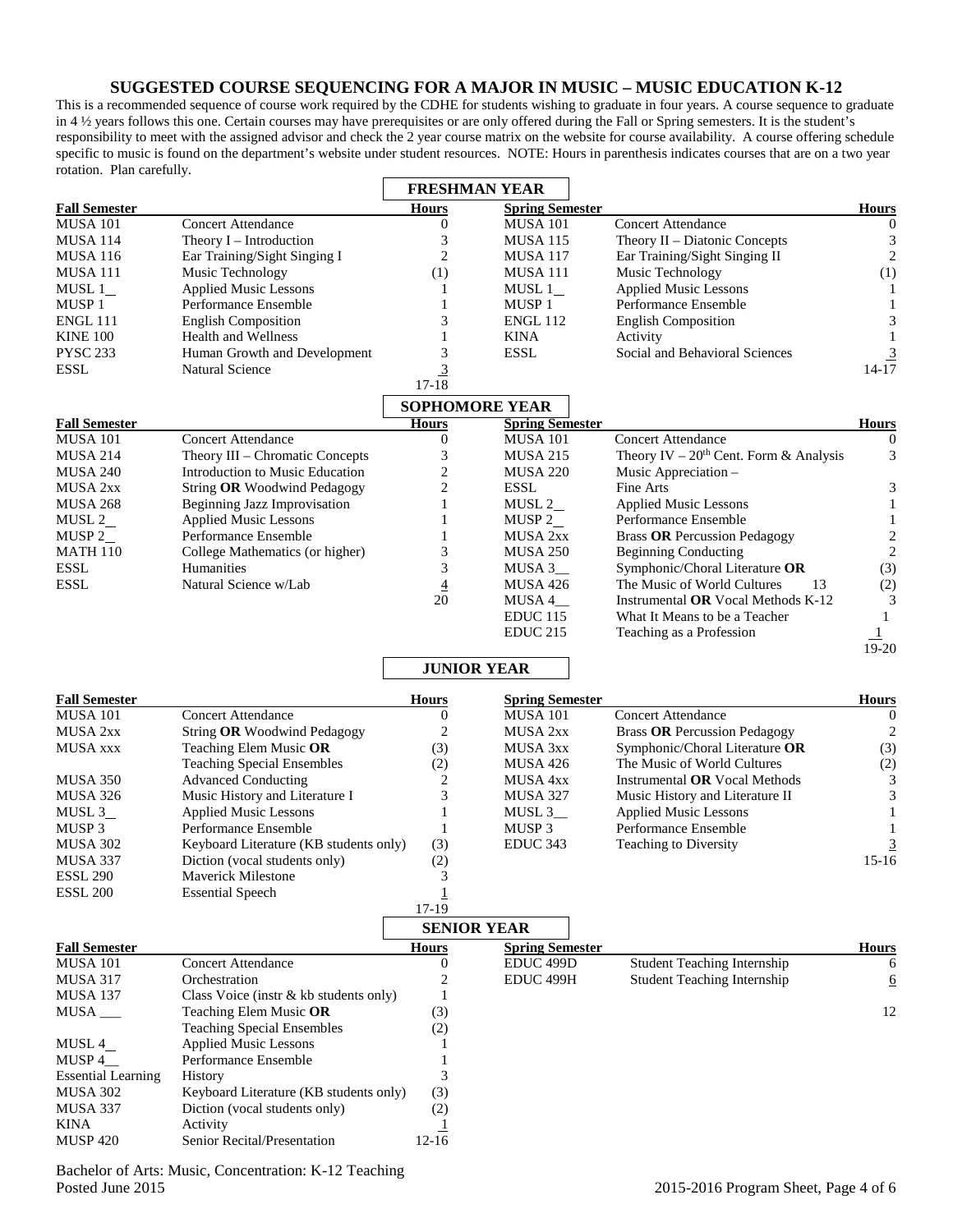## **SUGGESTED COURSE SEQUENCING FOR A MAJOR IN MUSIC – MUSIC EDUCATION K-12 – 4 ½ year course sequence**

This is a recommended sequence of course work for students wishing to graduate in 4 ½ years.. Certain courses may have prerequisites or are only offered during the Fall or Spring semesters. It is the student's responsibility to meet with the assigned advisor and check the 2 year course matrix on the website for course availability. A course offering schedule specific to music is found on the department's website under student resources. NOTE: Hours in parenthesis indicates courses that are on a two year rotation. Plan carefully.

|                      |                              |                  | <b>FRESHMAN YEAR</b>   |                                 |              |
|----------------------|------------------------------|------------------|------------------------|---------------------------------|--------------|
| <b>Fall Semester</b> |                              | <b>Hours</b>     | <b>Spring Semester</b> |                                 | <b>Hours</b> |
| <b>MUSA 101</b>      | Concert Attendance           | 0                | <b>MUSA 101</b>        | Concert Attendance              | $\theta$     |
| <b>MUSA 114</b>      | Theory $I$ – Introduction    |                  | <b>MUSA 115</b>        | Theory $II$ – Diatonic Concepts |              |
| <b>MUSA 116</b>      | Ear Training/Sight Singing I | ↑                | <b>MUSA 117</b>        | Ear Training/Sight Singing II   | 2            |
| <b>MUSA 111</b>      | Music Technology             | $\left(1\right)$ | <b>MUSA 111</b>        | Music Technology                | (1)          |
| MUSL 1               | <b>Applied Music Lessons</b> |                  | MUSL 1                 | <b>Applied Music Lessons</b>    |              |
| MUSP <sub>1</sub>    | Performance Ensemble         |                  | MUSP <sub>1</sub>      | Performance Ensemble            |              |
| <b>ENGL 111</b>      | <b>English Composition</b>   |                  | <b>ENGL 112</b>        | <b>English Composition</b>      |              |
| <b>KINE 100</b>      | Health and Wellness          |                  | <b>KINA</b>            | Activity                        |              |
| <b>PYSC 233</b>      | Human Growth and Development | 3                | <b>ESSL</b>            | <b>Humanities</b>               | 3            |
|                      |                              | 14-15            |                        |                                 |              |
|                      |                              |                  |                        |                                 | $14 - 15$    |

## **SOPHOMORE YEAR**

| <b>Fall Semester</b> |                                         | <b>Hours</b> |                        |                                                   |              |
|----------------------|-----------------------------------------|--------------|------------------------|---------------------------------------------------|--------------|
| <b>MUSA 101</b>      | Concert Attendance                      | v            | <b>Spring Semester</b> |                                                   | <b>Hours</b> |
| <b>MUSA 137</b>      | Class Voice (inst $& kb$ students only) |              | <b>MUSA 101</b>        | Concert Attendance                                |              |
| <b>MUSA 214</b>      | Theory III – Chromatic Concepts         | 3            | <b>MUSA 215</b>        | Theory IV – $20th$ Cent. Form & Analysis          |              |
| <b>MUSA 240</b>      | Introduction to Music Education         |              | <b>MUSA 220</b>        | Music Appreciation: Fine Arts Essential Learning3 |              |
| MUSA 2xx             | String OR Woodwind Pedagogy             |              | MUSL 2                 | <b>Applied Music Lessons</b>                      |              |
| <b>MUSA 268</b>      | Beginning Jazz Improvisation            |              | MUSP 2                 | Performance Ensemble                              |              |
| MUSL 2               | <b>Applied Music Lessons</b>            |              | MUSA 2xx               | <b>Brass OR Percussion Pedagogy</b>               |              |
| MUSP 2               | Performance Ensemble                    |              | <b>MUSA 250</b>        | <b>Beginning Conducting</b>                       |              |
| <b>MATH 110</b>      | College Mathematics (or higher)         |              | ESSL                   | Social and Behavioral Sciences                    |              |
| <b>ESSL 290</b>      | <b>Maverick Milestone</b>               |              | EDUC <sub>115</sub>    | What It Means to be a Teacher                     |              |
| <b>ESSL 200</b>      | <b>Essential Speech</b>                 |              | <b>EDUC 215</b>        | Teaching as a Profession                          |              |
|                      |                                         | 18-19        |                        |                                                   |              |

|                      |                                        |              | <b>JUNIOR YEAR</b>     |                                                  |              |
|----------------------|----------------------------------------|--------------|------------------------|--------------------------------------------------|--------------|
| <b>Fall Semester</b> |                                        | <b>Hours</b> | <b>Spring Semester</b> |                                                  | <b>Hours</b> |
| <b>MUSA 101</b>      | Concert Attendance                     |              | <b>MUSA 101</b>        | Concert Attendance                               | 0            |
| <b>MUSA 2xx</b>      | String OR Woodwind Pedagogy            |              | <b>MUSA 2xx</b>        | <b>Brass OR Percussion Pedagogy</b>              |              |
| <b>MUSA xxx</b>      | Teaching Elem Music OR                 | (3)          | MUSA 3xx               | Symphonic/Choral Literature OR                   | (3)          |
|                      | <b>Teaching Special Ensembles</b>      | $\rm(2)$     | <b>MUSA 426</b>        | The Music of World Cultures                      | (2)          |
| <b>MUSA 350</b>      | <b>Advanced Conducting</b>             |              | MUSL 3                 | <b>Applied Music Lessons</b>                     |              |
| MUSL 3               | <b>Applied Music Lessons</b>           |              | MUSP <sub>3</sub>      | Performance Ensemble                             |              |
| MUSP <sub>3</sub>    | Performance Ensemble                   |              | MUSA 4                 | Instrumental $OR$ Vocal Methods $K-12$           |              |
| EDUC <sub>343</sub>  | <b>Teaching to Diversity</b>           |              | <b>MUSA 220</b>        | Music Appreciation-Fine Arts Essential Learning3 |              |
| <b>MUSA 302</b>      | Keyboard Literature (KB students only) | (3)          |                        |                                                  | $12 - 13$    |
| <b>MUSA 337</b>      | Diction (vocal students only)          | (2)          |                        |                                                  |              |
| <b>ESSL</b>          | <b>Natural Science</b>                 |              |                        |                                                  |              |
|                      |                                        | $14-18$      |                        |                                                  |              |
|                      |                                        |              | <b>SENIOR YEAR</b>     |                                                  |              |
| <b>Fall Semester</b> |                                        | <b>Hours</b> | <b>Spring Semester</b> |                                                  | <b>Hours</b> |
| <b>MUSA 101</b>      | <b>Concert Attendance</b>              |              | <b>MUSA 101</b>        | Concert Attendance                               | $\Omega$     |
| <b>MUSA 317</b>      | Orchestration                          |              | MUSA 3xx               | Symphonic/Choral Literature OR                   | (3)          |
| MUSA                 | <b>Teaching Elem Music OR</b>          | (3)          | <b>MUSA 426</b>        | The Music of World Cultures                      | (2)          |
|                      | <b>Teaching Special Ensembles</b>      | (2)          | MUSA 4xx               | Instrumental OR Vocal Methods $K-12$             | 3            |

|                 |                                        |                        |                            |                                           | (2)                         |
|-----------------|----------------------------------------|------------------------|----------------------------|-------------------------------------------|-----------------------------|
|                 | <b>Teaching Special Ensembles</b>      | (2)                    | MUSA 4xx                   | Instrumental <b>OR</b> Vocal Methods K-12 |                             |
| MUSL 4          | <b>Applied Music Lessons</b>           |                        | <b>MUSA 327</b>            | Music History and Literature II           | 3                           |
| MUSP 4          | Performance Ensemble                   |                        | <b>MUSP 420</b>            | Senior Recital/Presentation               |                             |
| <b>MUSA 326</b> | Music History and Literature I         |                        | ESSL                       | Natural Science w/lab                     |                             |
| <b>ESSL</b>     | History                                |                        |                            |                                           | 13-14                       |
| <b>MUSA 302</b> | Keyboard Literature (KB students only) | (3)                    |                            |                                           |                             |
| <b>MUSA 337</b> | Diction (vocal students only)          | (2)                    |                            |                                           |                             |
| <b>KINA</b>     | Activity                               |                        |                            |                                           |                             |
|                 |                                        |                        |                            |                                           |                             |
|                 | MUSA                                   | Teaching Elem Music OR | $\left( 3\right)$<br>13-17 | MUSA 426                                  | The Music of World Cultures |